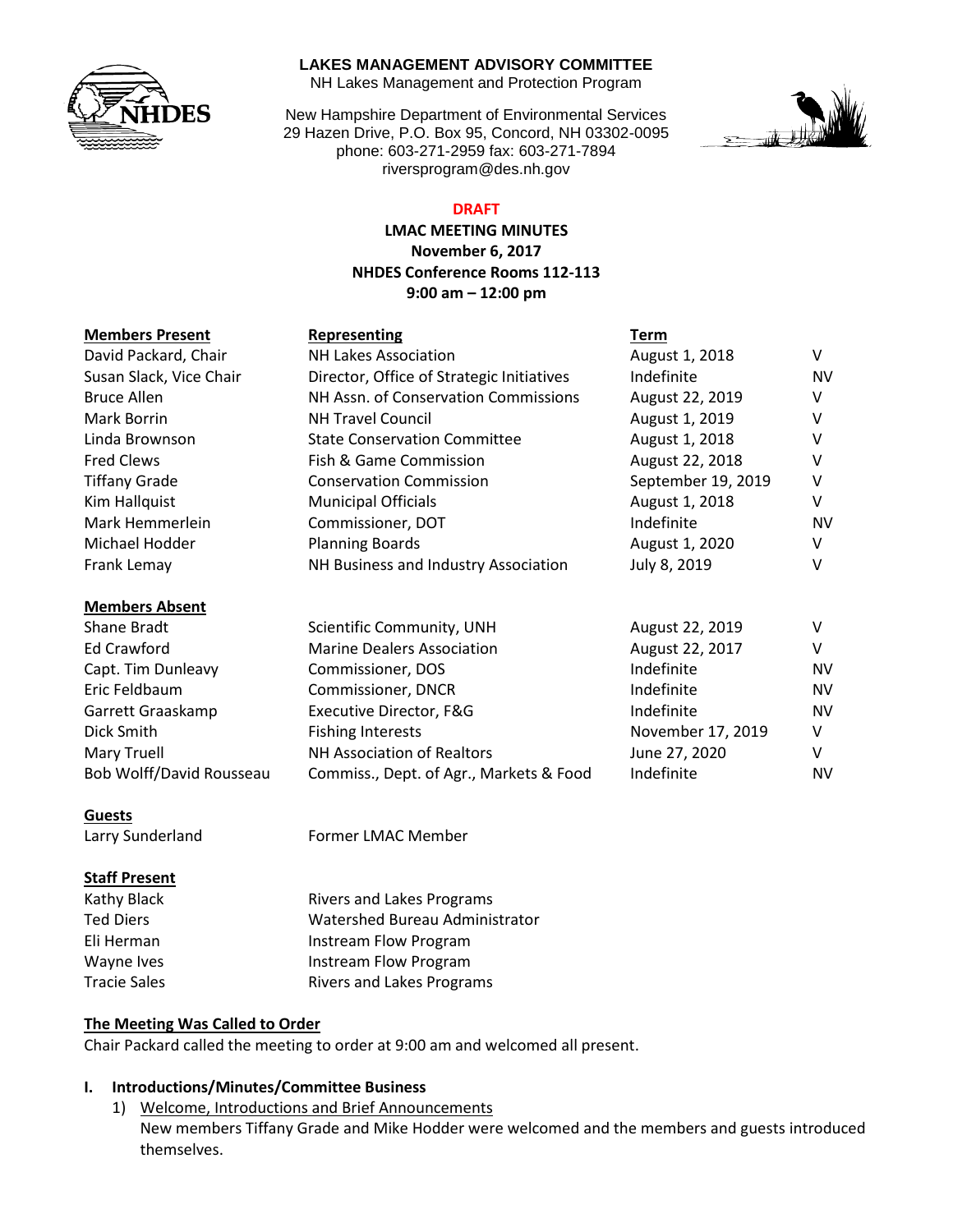- 2) Acceptance of March 28, 2017 LMAC Meeting Minutes
	- *Bruce Allen made a motion to accept the LMAC meeting minutes of March 28, 2017, second by Kim Hallquist. Motion passed with one abstention and none opposed.*

#### **II. LMPP Program Updates**

### 1) LMAC Membership Update

Tracie Sales reported that Ed Crawford is in the process of renewing his membership. She will notify members of the need to renew a month prior to expiration. Tracie also announced that a new Subcommittee Membership page was added to the LMAC Forum under the "Members" tab located under the "About the LMAC" heading.

### 2) Budget Update

Tracie stated that the Rivers and Lakes budget passed as expected. We received what we asked for with the exception of a new Instream Flow hydrologist; however, we have a new employee, Eli Herman, to help the Instream Flow Program. The new full time Environmentalist III position is planned to start in July 2018 for the Rivers and Lakes Programs. On the federal side, we are still waiting for a budget.

#### 3) Instream Flow Program (ISF) Update

*Env-Wq 1900 Rule Development Status* - Wayne Ives explained that the ISF Program has been hosting a series of informational meetings to solicit feedback from the public on the proposed ISF rules. The first four meetings discussed the rules by section and comments were incorporated into a draft rule set. The final meeting is scheduled for early January and the workgroup will review the complete draft rule set in preparation for beginning the formal rulemaking process.

*Target Fish Community Contract* - Work is ongoing with the Target Fish Community Assessment to develop baselines of fish species that should be in river segments assuming low anthropogenic impact on stream habitat. Once this list of fish species is generated for each river segment, the fish community is used in a habitat model to assess suitable flows for these species. The component of this project that delineates designated rivers into sections based on the river's habitat characteristics is complete.

*Stream Flow Estimate Contract* - The Stream Flow Estimate project generates daily flow records at ungauged locations. These are required to develop the protected instream flows on ungauged designated rivers, or those with less than 30 years of flow records. A regression equation is developed using existing flow records on other rivers and parameters such as river slope and watershed size. Dr. Fennessey will test the equation focusing on its results in the medium to low-flow range. The project is ongoing, and part one is expected to be complete in 2018.

*Lamprey and Souhegan River* s - Mendum's Pond dam was repaired this year and is ready for use in 2018 to augment flows in the Lamprey River. The Pawtuckaway Lake fall drawdown is now being limited to the 5 feet required for the Instream Flow Program instead of the historical 7 feet. Ted Diers added that the 2016 drought was the worst since the 1960s and the Lamprey River water users were notified a month before the rest of the state of the drought conditions. Users and dam owners implemented their water management plans and protected fish by proactively moving to alternate water sources and releasing water to minimize the impacts of the drought. The Souhegan River has three passive flood control dams which drain from pipes that allow flow when the water level is high. Plans are being developed to store and release water at these dams.

### 4) Surplus Land Reviews

Kathy Black summarized the three Surplus Land Reviews (SLRs) within LMAC jurisdiction received since the last meeting: DOT Lease of Railroad Property, Weirs Beach, Laconia; DOT Sale of Railroad Property, Andover; and NH Fish and Game Lease of Sugar Hill Property, Coffin Pond. All three were approved under the LMAC's categorical exclusion procedure for SLRs with *de minimis* impact. Kathy also reviewed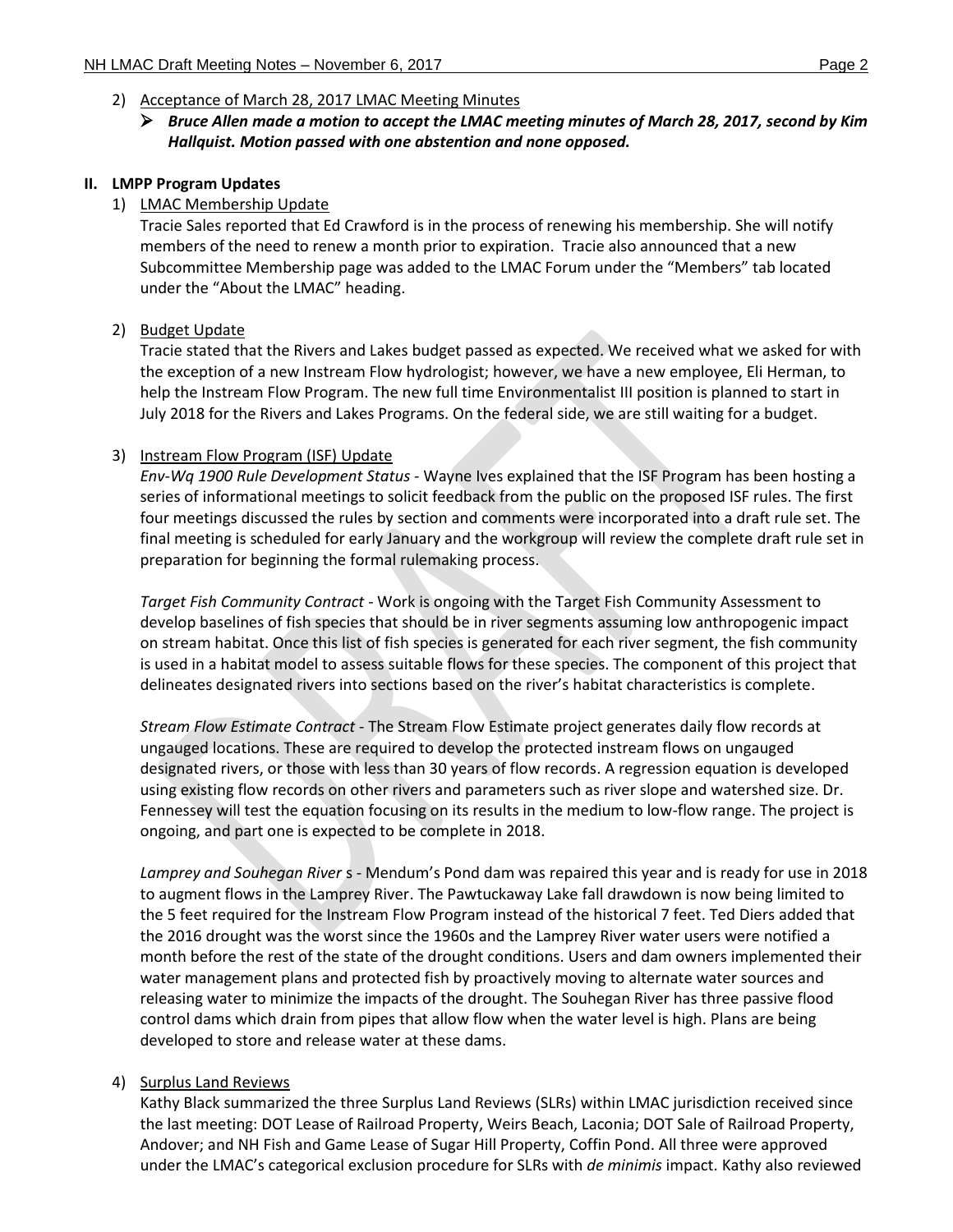SLRS not in the LMAC's jurisdiction, these SLRs consisted of one lease, two sales, and one easement of properties within the Rivers Management Advisory Committee's jurisdiction, three properties outside of rivers or lakes jurisdiction, and one sale and one easement within LAC jurisdiction.

### 5) NH Lake Priorities Report

Tracie informed the group that a Lakes Program Biennial Report has not been done since FY2008-2009 because the program has no funding. The LMAC is required by statute to submit a Biennial Report to NHDES and the Legislature. Tracie proposed that the report consist of a one to two page summary of lake concerns and priorities that the Lakes Program could address if the program were funded. Some examples include cyanobacteria (how it affects tourism and public health), water quality issues (Squam Lake contaminants killing loons), public access (Wild Goose boat ramp), over-use (Ossipee Lake Natural Area), wake boats and erosion, longer docks, Shoreland regulations (fertilizer runoff), and Instream Flow. Dave requested that LMAC members consult with their organizations to develop a list of lake management priorities.

## **III. Lake Management in New Hampshire**

1) Squam Lake

Tiffany Grade, LMAC member and Squam Lake Project Biologist with the Loon Preservation Committee (LPC) for the last 10 years spoke about the contaminants found at Squam Lake. In 2004-2005 Squam Lake lost 44 percent of its adult loon population, the largest loon population loss on any New Hampshire lake during the 42 years of recordkeeping. The Squam Lake Association (SLA)LPC sampled the unhatched eggs and found elevated PFOs, dioxins, furans, dioxin like PCBs, and DDE (the breakdown product of DDT when it metabolizes). The SLA-LPC also collected sediment sample and identified three hot spots in the northeast tributaries. Even though the sample values are very high, they are not EPA Superfund level. SLA-LPC remains concerned about the cumulative effects of these contaminants on the loons, fish and the potential human health risk. SLA-LPC would like DES to conduct more fish tissue sampling to determine if the fish are safe for human consumption. The group also wants DES to collect more sediment samples to determine the extent of the contamination.

### 2) Ossipee Lake Natural Area

Susan Slack spoke about the state-owned Ossipee Lake Natural Area (OLNA) on Lake Ossipee. Public use of the shore had contributed to the apparent extirpation of two protected plant species, and significant reduction of the remaining plants and communities. The globally rare and state endangered Hairy Hudsonia grows along the heavily used pocket beaches of the OLNA shoreline. The Natural Heritage Bureau worked with stakeholders to protect the plants/habitat and allow recreational use. They restricted access to only one area and allow only boat mooring, not beaching, in this area. OLNA used fencing to deter use in other areas and as a result some plant regrowth has been noted. The LMAC has visited OLNA several times and helped write the Managing the Ossipee Lake Natural Area Report in 2009-2010.The group discussed visiting OLNA next summer. Tracie also mentioned that Green Mountain Conservation Group received a 319 grant to develop a watershed plan for Ossipee Lake.

### **IV. Local Advisory Committees (LACs) and Lakes**

The LMAC is interested in the possibility of establishing committees on lakes similar to the Rivers Program Local Advisory Committees. The group briefly discussed potential of the LACs reviewing permits. One of the major benefits of creating LACs is the improved communication between the local and state levels, however, lake associations traditionally have not worked with towns, but have focused on the lake itself. The milfoil problem is forcing the lake associations to communicate more with towns. In Wolfeboro, the Wentworth Lake Association is very active with the town and influences zoning ordinance changes. The LMAC discussed an education effort to let lake associations know that they can work with their local planning board and conservation commission to comment on permit applications or to target lake issues. It was noted that the Pawtuckaway Lake Association worked with DES and the ISF program to address phosphorus issues in the lake.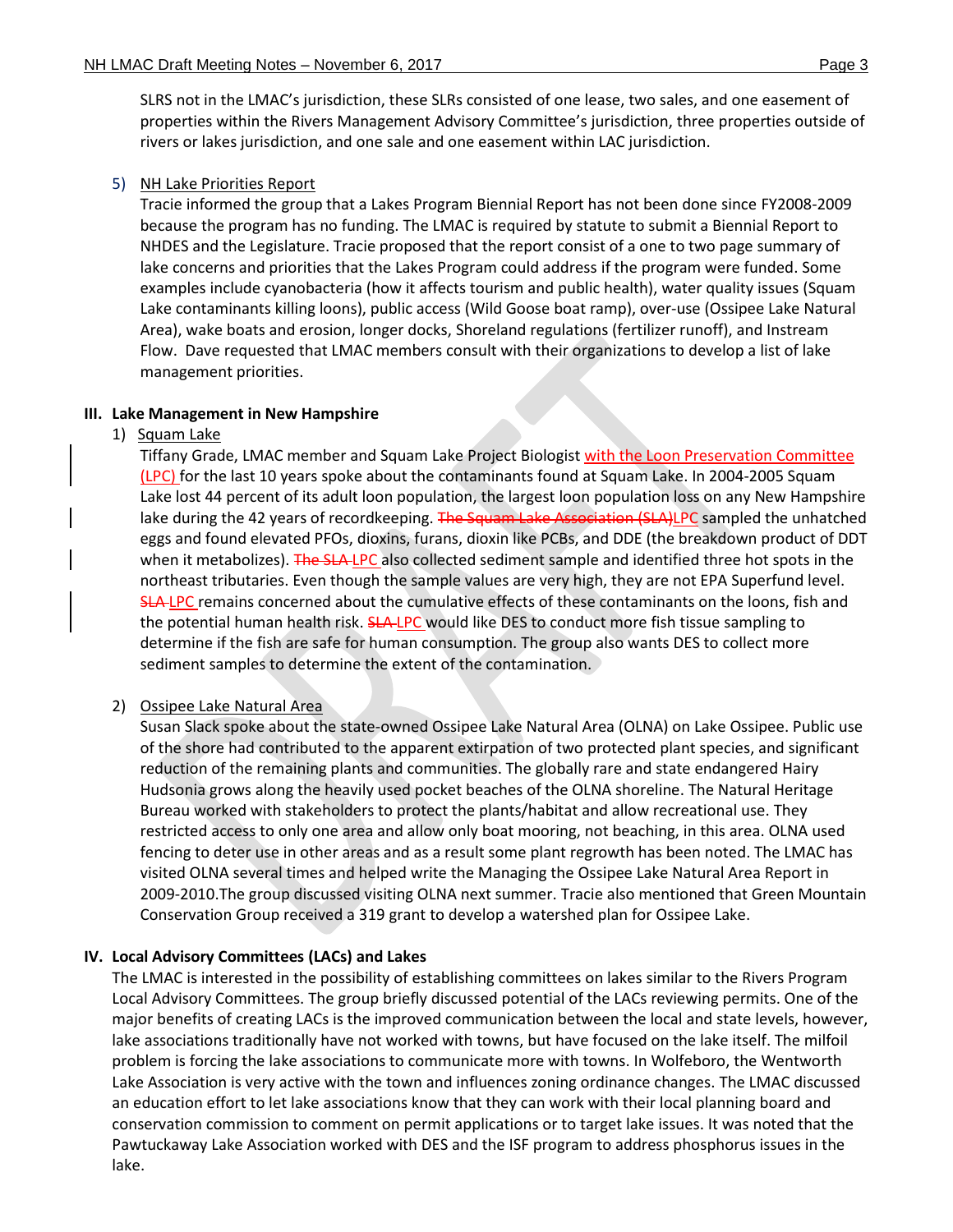# **V. Public Access: Wild Goose Boat Ramp at Lake Sunapee**

Fred Clews updated the group on the proposed Wild Goose boat ramp. Twenty years ago NH Fish and Game planned to put in a boat launch with kiosk on Lake Sunapee to provide the fishermen who buy licenses a place to access Lake Sunapee to fish. Governor Sununu created a special committee of 15 people to study the issue. Some argue that the proposed location will create traffic problems even though DOT found no problem with the location. Kim Hallquist noted that local fire chiefs are opposed to this location because they feel there is a safer site for access. Different locations are being discussed. Tracie commented that a former LMAC member is on the committee as well as Fred McNeil who is on the RMAC. It was decided that the LMAC will not take a position on the issue at this time.

# **VI. 2018 Lakes Related Legislation**

Tracie reviewed the results of 2017 bills. HB258, formerly SB73 (which proposed to eliminate the requirement for a sewage plan) passed with modification resulting in the requirement for submitting an application for sewage disposal system when constructing an Accessory Dwelling Unit. HB195 proposed creating a committee to study temporary seasonal docks also passed. SB 119, the dock bill, was retained in committee and on October 18, 2017 the bill was amended to extend the length and depth of docks and passed. SB121, establishing a commission to determine if the NHDES should request delegation of the National Pollutant Discharge Elimination System from the EPA, passed and the committee drafted a bill (SB450) to extend the study commission for another year.

Tracie ran through the 2018 LSRs identified as being of potential interest to the LMAC, highlighting several that the LMAC would likely want to track. One of these is LSR 2791 to designate the Warner River as a protected river. Tracie also announced that the weekly Legislative Updates will resume in mid to late December. Dave proposed the idea that the LMAC and RMAC meet to discuss legislation.

# **VII. LMAC Options for Timely Action on Legislation and SLRs**

The LMAC discussed how to respond to legislation and SLRs within a short time frame and still meet the Right-to-Know Law requirements. Lakes Program legal representatives determined that the categorical exclusion process outlined for dealing with SLRs followed RSA 91-A, so the possibility exists that if a proposed legislative action falls within pre-established policies on which the LMAC has approved action by a subset of the LMAC, that subset can act on the LMAC's behalf. For example, the LMAC may set formal policy parameters (standing positions) to support or oppose a bill or SLR and the Chair and/or Vice Chair may act based upon that criteria without a formal meeting. Dave encouraged LMAC members to individually act on bills and forward a copy of the action to LMAC members. The LMAC decided that if urgent lake related legislation arises between meetings, they will hold an emergency meeting.

# **VIII. Member Comments and Subcommittee Updates**

The Joint RMAC/LMAC ISF Subcommittee has lost Bob Compton as a member and Bruce Allen volunteered to fill the vacancy. Tracie also noted that the Shoreland Program is developing a new section of rules involving stormwater and may need the help of the Joint RMAC/LMAC Shoreland Subcommittee as interest group representatives during this rulemaking process.

The Water Quality Standards Advisory Committee (WQSAC) and its Dissolved Oxygen (DO) subcommittee met October 12<sup>th</sup>. They are addressing recent legislative changes that eliminate DO saturation as a standard and 7Q10 as the flow used to calculate nutrient dilution requirements for discharge. WQSAC is working to find an alternate flow, such as August median, as well as revising the standard. WQSAC could use an LMAC representative. Please let Tracie know if you are interested. The next meeting will be held in January.

# **IX. New Business and Action Item Review**

1) New Business – None